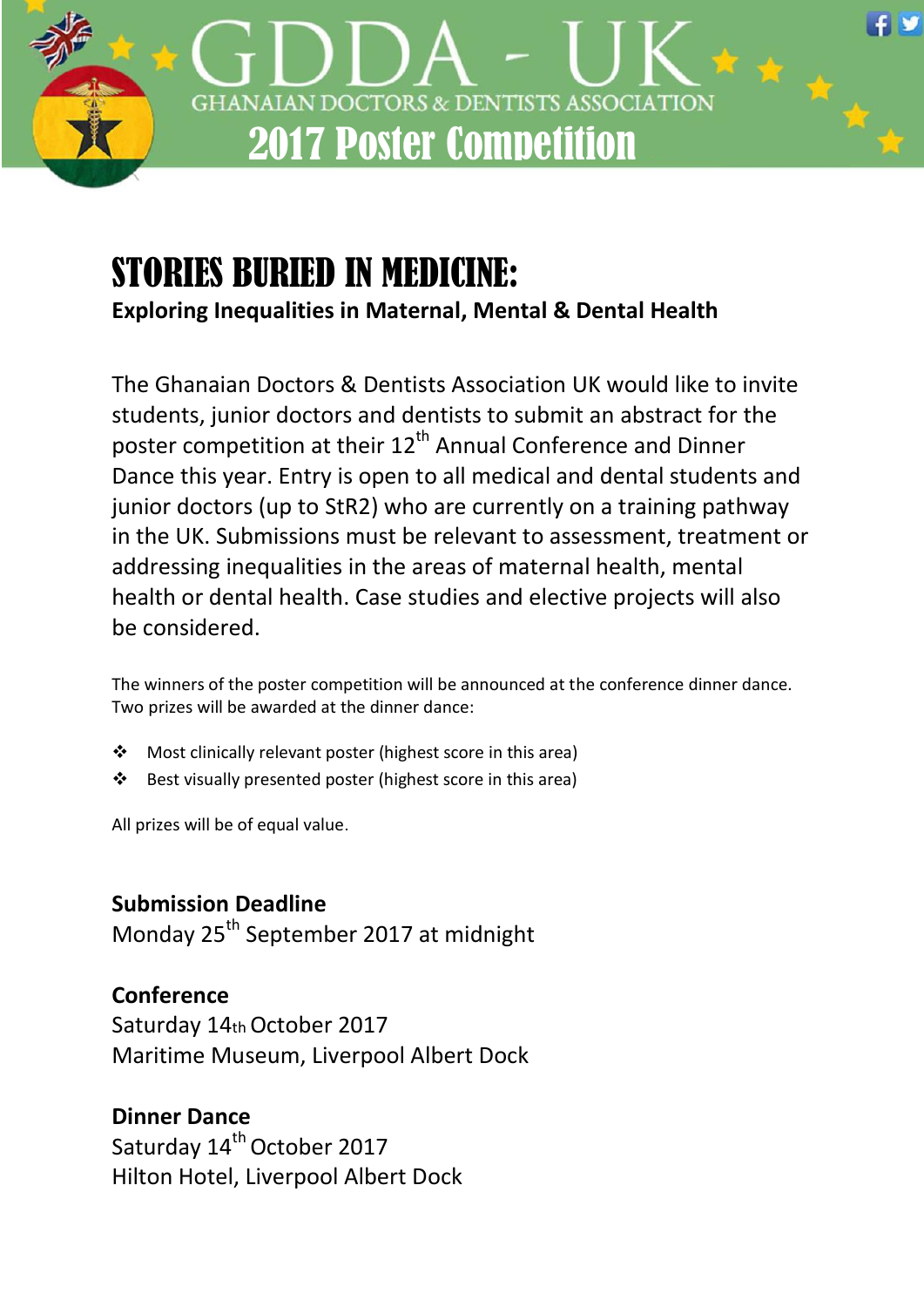

## **Additional Information**

#### **Submissions**

GDDA-UK will consider all admissions submitted prior to the deadline. Submissions can be of research projects, audits, clinical cases (with appropriate consent), literature review or a clinical management update. Please explicitly state in your submission which category your poster will fall into. It is the candidate's responsibility to ensure they have the correct consent from any organisation represented or patient information used.

All abstract submissions must be sent by e-mail to info@gddauk.org, ATTN: Poster Competition Submission. Please see below for the submission form. Submissions received after the deadline will not be considered. All candidates will be notified by Friday 29<sup>th</sup> September via e-mail as to whether or not they have been listed to present their poster at the conference.

All candidates who wish to submit a poster must be available to attend the conference and dinner dance on Saturday  $14^{th}$  October and submit a digital copy by Monday  $9^{th}$  October to the above email address.

You will need to purchase a ticket for the conference on Eventbrite in order to be considered for the competition. You must be available to put your poster up before 9am on Saturday 14<sup>th</sup> of October in the Maritime museum.

NB: subsidised tickets are available for students and those who are within 2 years of graduation on the date of the conference

#### **Marking Criteria**

All submitted abstracts will be reviewed by the executive committee of GDDA-UK after the closing data and the best submissions will be invited to present their posters at the conference. Abstracts will be judged on their originality and their clinical relevance.

All posters will be judged on the day by a panel of judges in the medical and dental specialties against a mark scheme. Marks will be awarded for the following:

- Visual presentation of poster
- Evidence base
- Clinical relevance of what you present

In addition to this, attendees of the conference will mark your posters out of 5 against the following criteria:

- \* Has this increased your awareness or understanding of the topic in question?
- ❖ Will this / could this change your clinical practice?
- Do you think the poster is well laid out?

Your overall mark will be combined, weighted in favour of the panel who will contribute 75% of the mark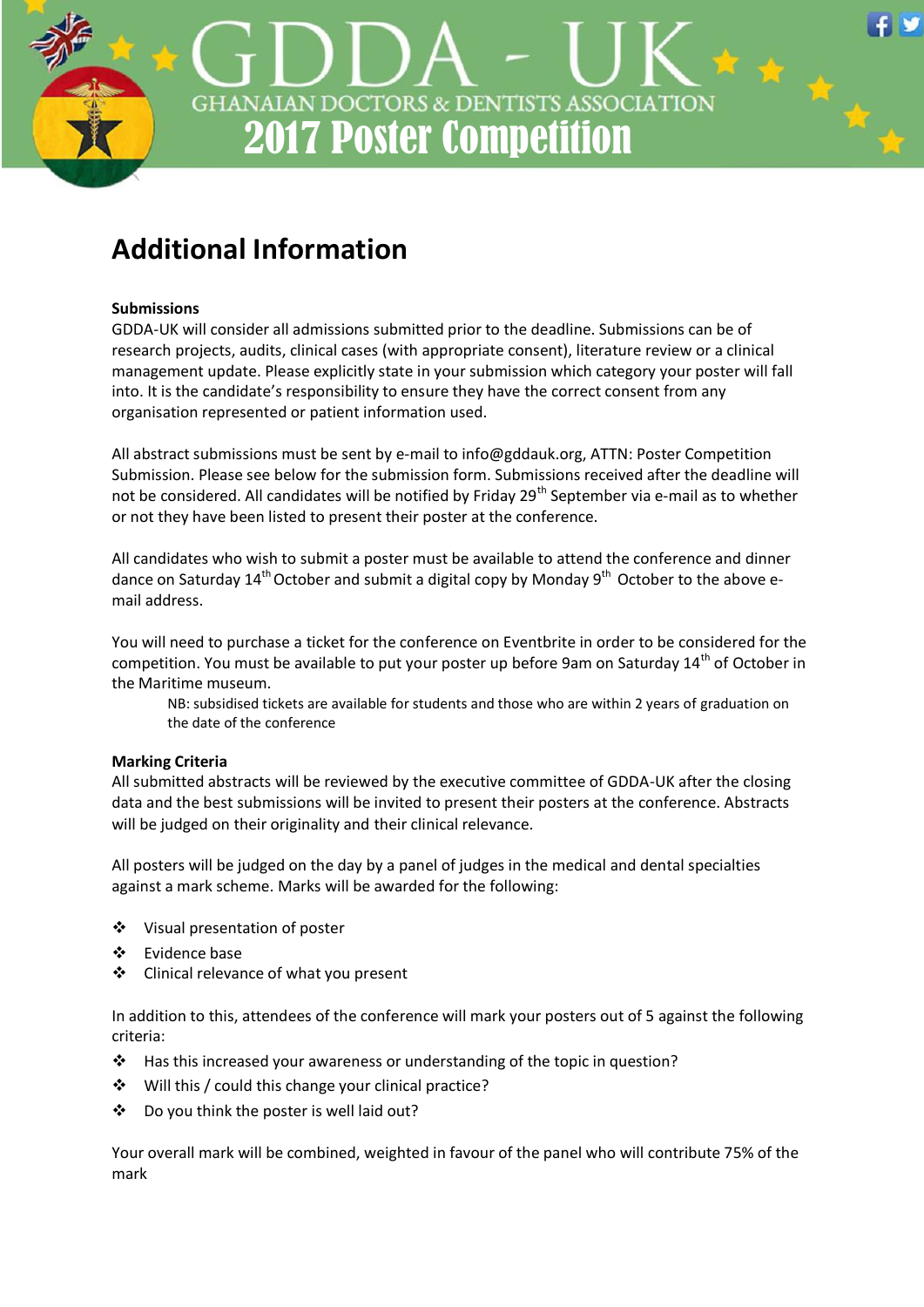

#### **Poster Requirements**

All posters must be printed portrait and A1 size. You will need to bring your own blue-tac to put your poster up. It is your responsibility to put up your poster prior to the start of the conference and take it down at 5pm.

All posters should be clearly laid out with the name of the main author, and all additional authors at the top. The main authors name must be underlined. A photo of the main author may also be included. All font should be large enough to be read from 3 feet away, presenters are encouraged to use their discretion in this.

It is strongly suggested to reference your evidence base in your poster in order to qualify for some of the marks on the mark scheme. Additionally, large chunks of text are best avoided, use diagrams and graphs where appropriate.

Presenters are expected to be available at lunch time during the conference to discuss their poster with delegates of the conference and encourage delegates to mark them.

#### **Feedback**

Participants who present a poster on the day can request feedback based upon their marking sheets a week after the conference. Only those requests sent by e-mail will be accepted. If you have any questions, please e-mail info@gddauk.org ATTN: Poster Competition Question

# **PLEASE SEE THE NEXT PAGE FOR THE SUBMISSION FORM**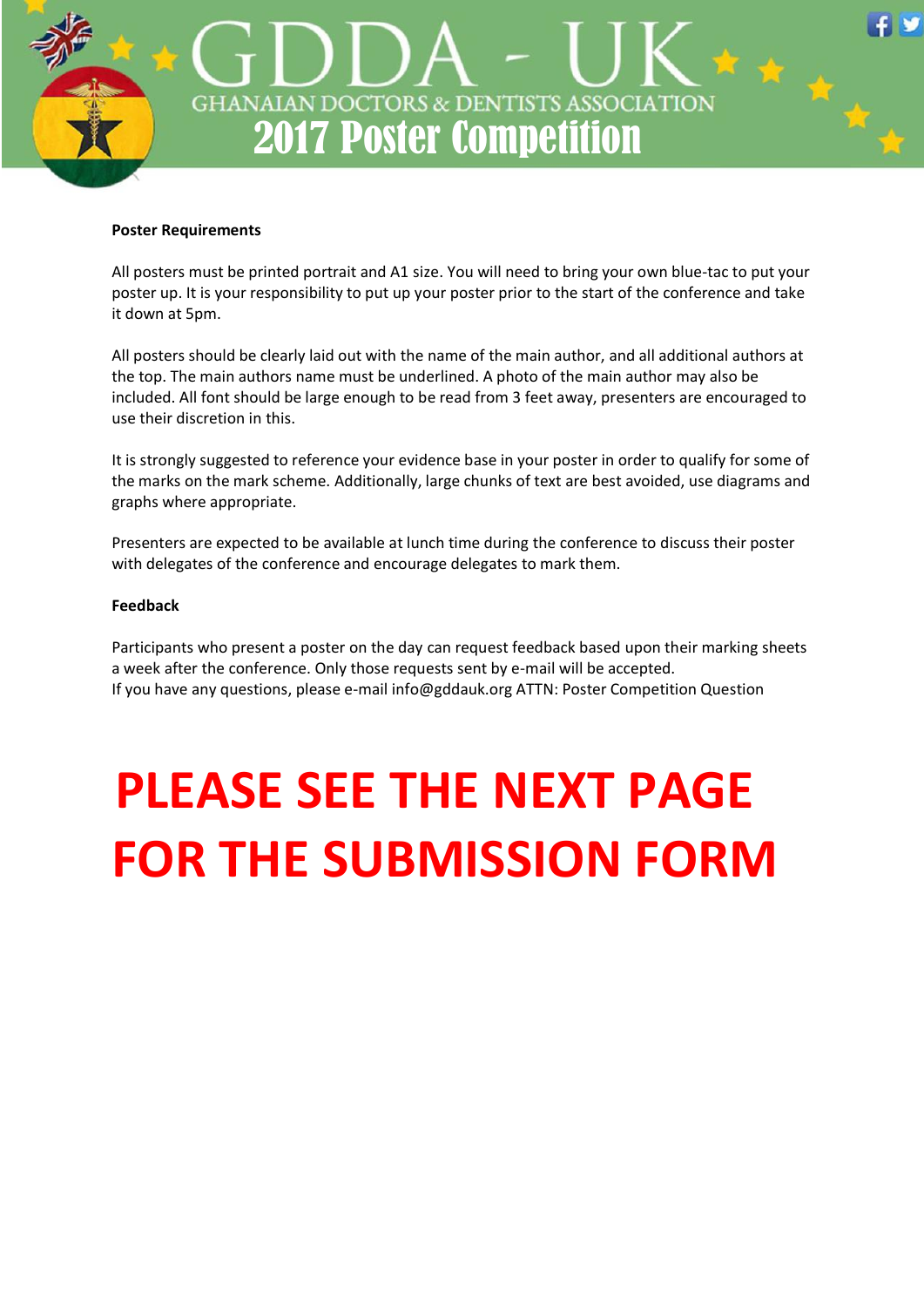

# 2017 Abstract Submission Form

## STORIES BURIED IN MEDICINE:

Exploring Inequalities in Maternal, Mental & Dental Health Ghanaian Doctors & Dentists Association – Annual Conference 2017

| <b>Personal Details</b> |  |
|-------------------------|--|
| Title:                  |  |
| <b>Full Name:</b>       |  |
| Phone:                  |  |
| E-mail:                 |  |
| <b>Qualifications:</b>  |  |
| GMC / GDC Number:       |  |
| Institution:            |  |
| <b>Current Role:</b>    |  |
|                         |  |
| <b>Poster Details</b>   |  |
| Poster Title:           |  |
| Subject:                |  |

Submission Category:

Main Author:

Additional Authors: